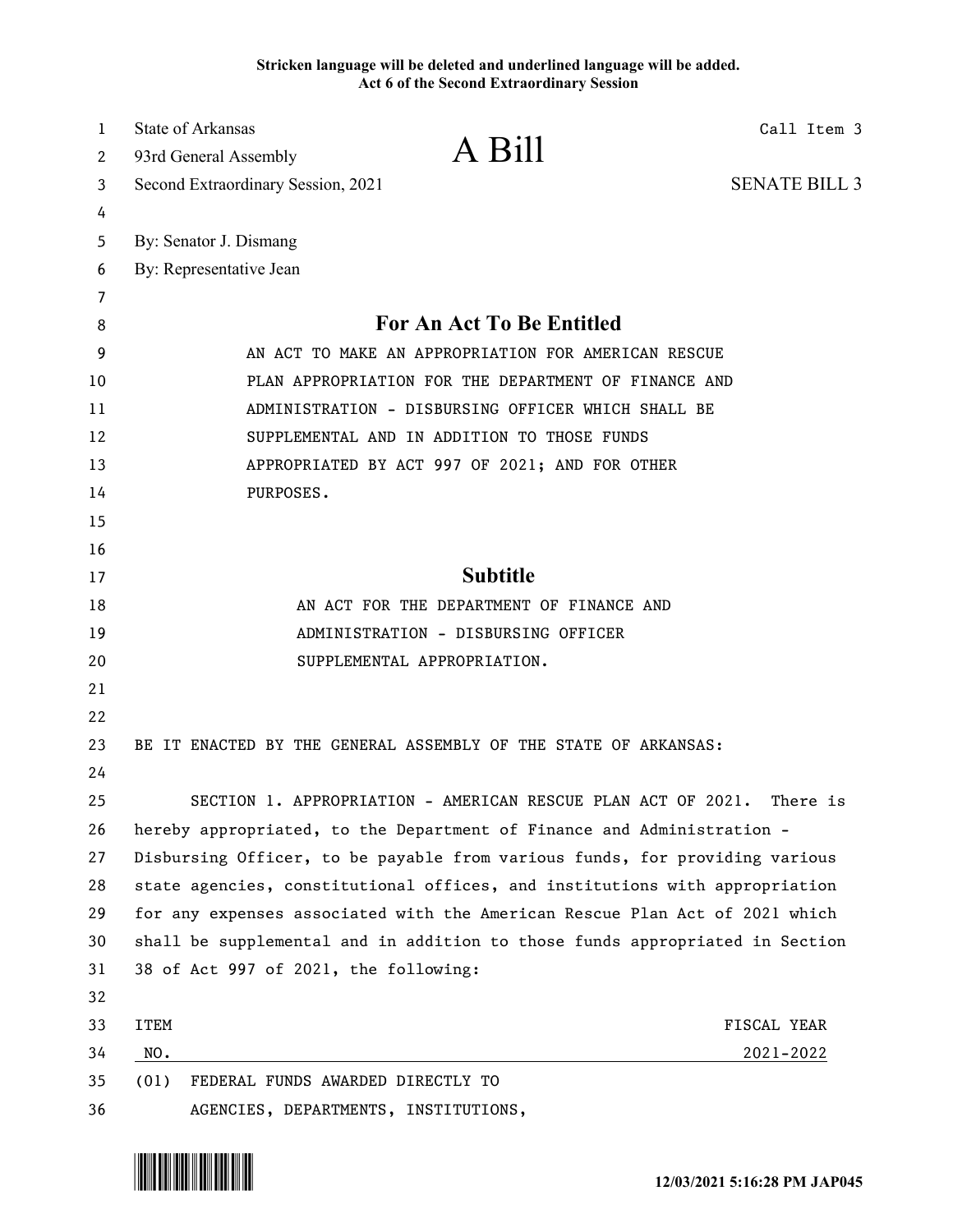## 1 CITIES AND COUNTIES 63,000,000,000 2 TOTAL AMOUNT APPROPRIATED \$3,000,000,000

 SECTION 2. COMPLIANCE WITH OTHER LAWS. Disbursement of funds authorized by this act shall be limited to the appropriation for such agency and funds made available by law for the support of such appropriations; and the restrictions of the State Procurement Law, the General Accounting and Budgetary Procedures Law, the Revenue Stabilization Law, the Regular Salary Procedures and Restrictions Act, or their successors, and other fiscal control laws of this State, where applicable, and regulations promulgated by the Department of Finance and Administration, as authorized by law, shall be strictly complied with in disbursement of said funds.

 SECTION 3. LEGISLATIVE INTENT. It is the intent of the General Assembly that any funds disbursed under the authority of the appropriations contained in this act shall be in compliance with the stated reasons for which this act was adopted, as evidenced by the Agency Requests, Executive Recommendations and Legislative Recommendations contained in the budget manuals prepared by the Department of Finance and Administration, letters, or summarized oral testimony in the official minutes of the Arkansas Legislative Council or Joint Budget Committee which relate to its passage and adoption. 

 SECTION 4. EMERGENCY CLAUSE. It is found and determined by the General Assembly, that funds provided by the General Assembly for the operations of the Department of Finance and Administration - Disbursing Officer are, due to unforeseen circumstances, insufficient for the Department of Finance and Administration - Disbursing Officer to continue to provide essential governmental services; that the provisions of this act will provide the necessary monies for the Department of Finance and Administration - Disbursing Officer to continue such services; and that a delay in the effective date of this Act could work irreparable harm upon the proper administration and provision of essential governmental programs. Therefore, an emergency is hereby declared to exist and this Act being necessary for the immediate preservation of the public peace, health and safety shall be in full force and effect from and after the date of its passage and approval. If the bill is neither approved nor vetoed by the Governor, it shall